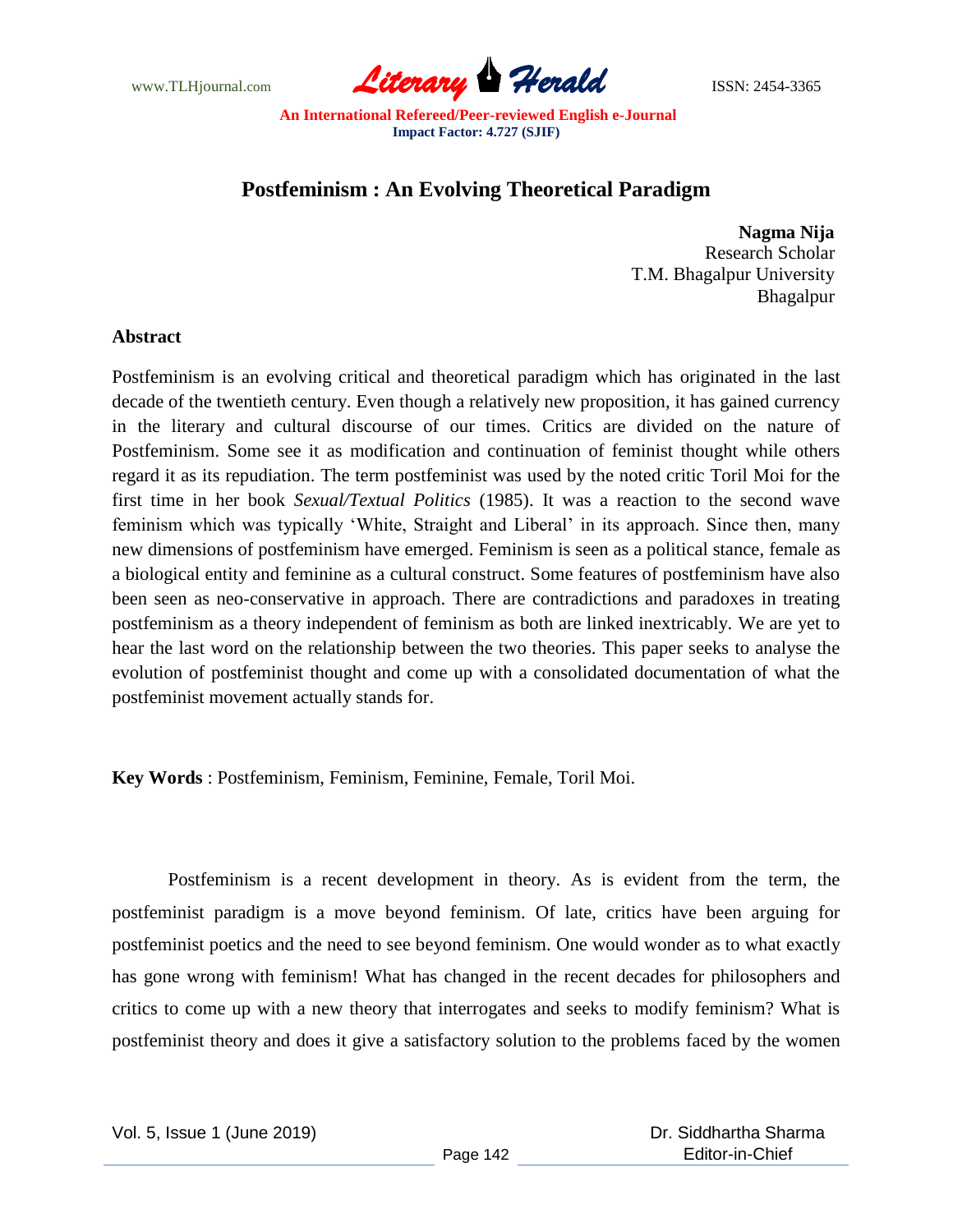

all over the world? These are pertinent questions that need to be answered. Therefore, defining feminism and recounting the evolution of the feminist movement would not be irrelevant here.

The term feminism can be applied to the approach that seeks to bring social, political and economic equality for women with men. Feminism has come to be seen as a political stance.

"The words 'feminist' or 'feminism' are political labels indicating support for the aims of the new women's movement which emerged in the late 1960s. 'Feminist criticism', then, is a specific kind of political discourse: a critical and theoretical practice committed to the struggle against patriarchy and sexism, not simply a concern for gender in literature…" [Moi, "Feminist, Female, Feminine", 117]

Feminist movement has been explained in terms of 'waves'. First wave of feminism was mainly about suffrage for women, equal opportunities at the socio-political level and ensuring sound legal provisions in this regard. The period of the nineteenth and the early twentieth century can be regarded as the one corresponding to the first wave of feminism. The first wave of feminism was influenced by the writings of Mary Wollstonecraft, Margaret Fuller etc. The Second wave of feminism broadened the field of work for the feminists and took up the matters of de facto equality of women, challenging patriarchy, discussing sexuality and the role of women in the family, divorce, abortion laws etc. The second wave of feminism was based on the theorizing by Simone de Beauvoir, Betty Friedan etc. and lasted for about a couple of decades (1960s and 1970s). The third wave of feminism which took shape in the 1990s sees intersectionality as one of its key fe atures. Intersectionality refers to the understanding that women have suffered from complex and multi-layered exploitation and it takes into account the dynamics of race and class along with gender. The writings of Rebecca Walker of the United States have founded the frontiers of the third wave of feminism. Sex positivity and eco-feminism constitute the added dimensions of the third wave of feminism. The fourth wave is the latest one to have emerged on the scene as the world goes global and digital, with social media and 'hashtag' trends setting the tone for struggle for equality. Trends like "#metoo" have been mighty effective in exposing the sexual exploitation being faced by the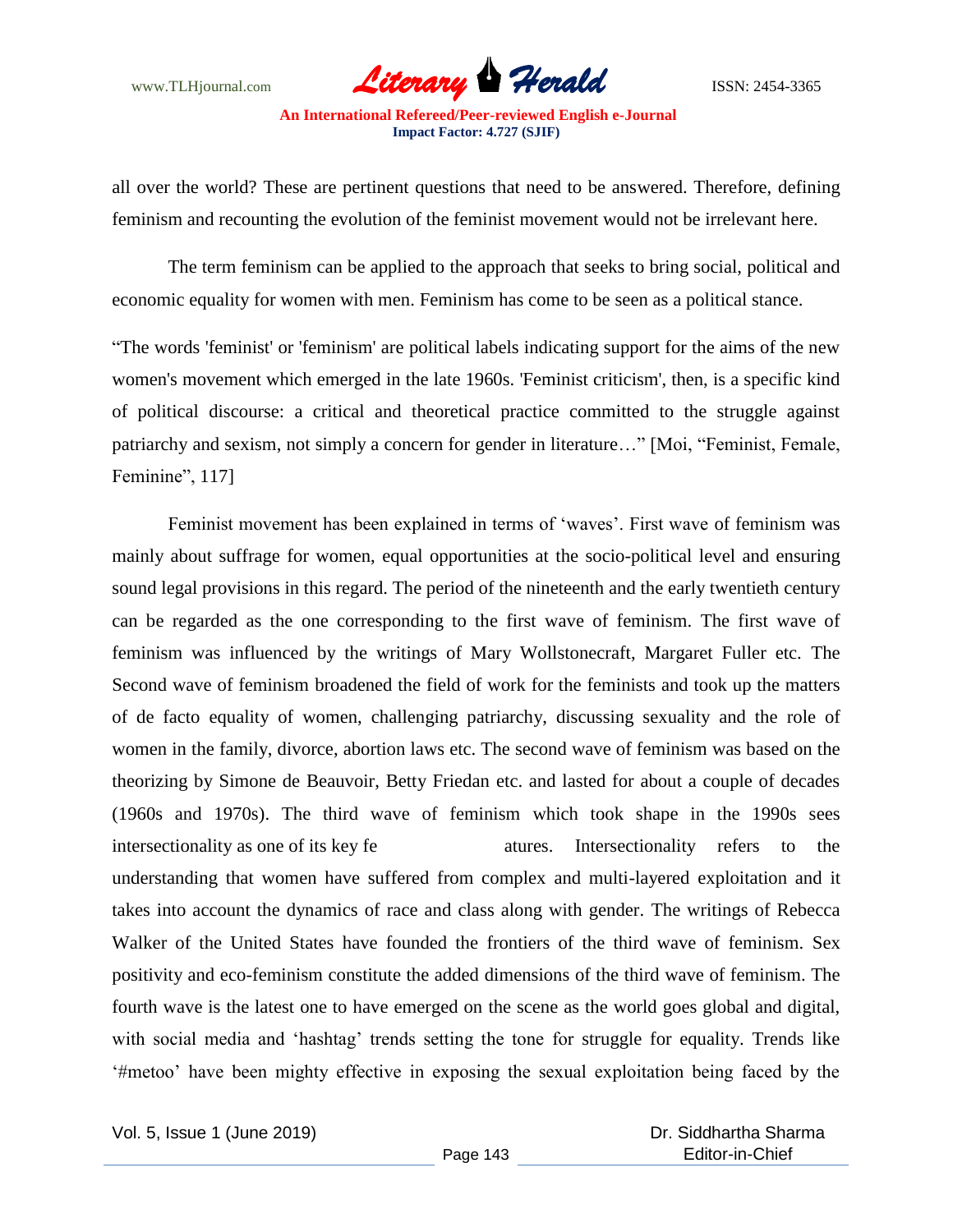

women at workplaces. This being said, it must also be remembered that the social media trends have limited utility of bringing the offence to light. Justice on the ground has not been served to most of the 'survivors'.

Feminism has come under attack from various quarters for not being accommodative of the diversity of the "feminine" consciousness. Many intellectuals, most of them women, have come forward to express their dissatisfaction with feminism. Doris Lessings, a major novelist and a Nobel laureate, is a case in point. Even in our daily lives, we see women believing in the ideas of equality with men but being reticent about openly being a feminist. Recently, a research was commissioned by the BBC to enquire into the condition of feminism in the UK, USA and Germany. The excerpt below is from that research :

"A study of 27,000 people in the US found that two-thirds [believed in gender equality](https://www.psychologytoday.com/gb/blog/gender-questions/201812/good-news-attitudes-moving-toward-gender-equality) in 2016, up from a quarter in 1977. And in a 2017 UK poll, 8% said they [agreed with traditional gender](http://www.bsa.natcen.ac.uk/media/39248/bsa35_gender.pdf)  [roles](http://www.bsa.natcen.ac.uk/media/39248/bsa35_gender.pdf) - that a man should earn money and a woman should stay at home - down from 43% in 1984. If many believe gender equality is important, and still lacking, then why do relatively few people - including young women - identify as feminist? Having interviewed a diverse group of young German and British women [for my research,](https://www.routledge.com/products/isbn/9781409410300) I found associations of the term "feminism" with man-hating, lesbianism or lack of femininity was a key factor in rejections of the label "feminist". The majority said they did not want to call themselves feminist because they feared they would be associated with these traits. This was despite many stressing they were not homophobic and some identifying as lesbian or bisexual." [Scharff, 2019]

It is in this backdrop that postfeminism is being discussed as the new theoretical paradigm. Almost contemporaneous with the third wave of feminism, postfeminism was being theorized.

"For the sake of periodisation, we could say that 1990 (or thereabouts) marks a turning point, the moment of definitive self-critique in feminist theory. At this time the representational claims of second wave feminism come to be fully interrogated by post-colonialist feminists like Spivak,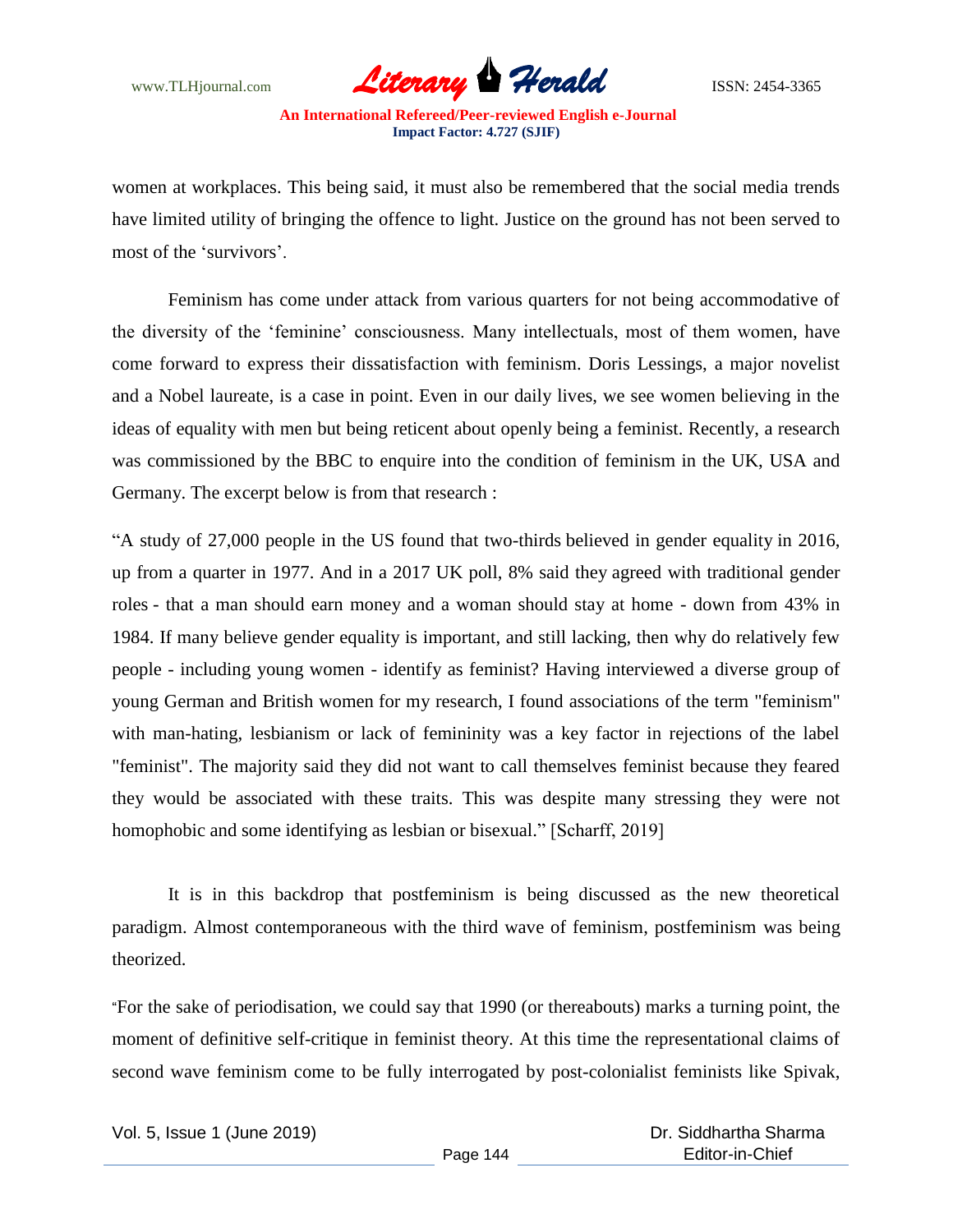

Trinh, and Mohanty among others, and by feminist theorists like Butler and Haraway who inaugurate the radical de-naturalising of the post-feminist body (Judith Butler 1990; Donna Haraway 1991; Chandra T. Mohanty 1995; Gayatri Spivak 1988; T. Minha Trinh 1989)." [McRobbie, 256]

In its approach, postfeminism does not entirely repudiate feminism, but seeks to modify it. The noted critic, Toril Moi published her seminal work *Textual/Sexual Politics* in 1985 and expatiated her views in another book, *What is a Woman* published in 1991. In her works, she uses the term postfeminism to discuss an ideology which believes that much ground has been covered by feminism in bringing about political and socio-economic equality of women with men. However, a lot more needs to be done. In order for that to happen, it is necessary to move on from the concept of feminism is required. Moi differentiates between feminism, femaleness and femininity succinctly:

"I will suggest that we distinguish between 'feminism' as a political position, 'femaleness' as a matter of biology and 'femininity' as a set of culturally defined characteristics." [Moi, 119]

Postfeminism looks beyond feminism. Feminism, Moi argues, perpetuates binaries. For example, feminist thought itself has been divided into binaries of liberal feminism and radical feminism or for that matter Anglo-American and French Feminism. What she proposes is a more nuanced approach which takes into account the experiences of women from other cultures and class. Here considerable similarity between postfeminism and fourth wave of feminism"s concept of intersectionality is found.

She further goes on to argue that it is possible to be a feminine critic without being a feminist critic.

"…the field of feminist criticism and theory today could helpfully be divided into two main categories: 'female' criticism and 'feminine' theory. 'Female' criticism, which per se only means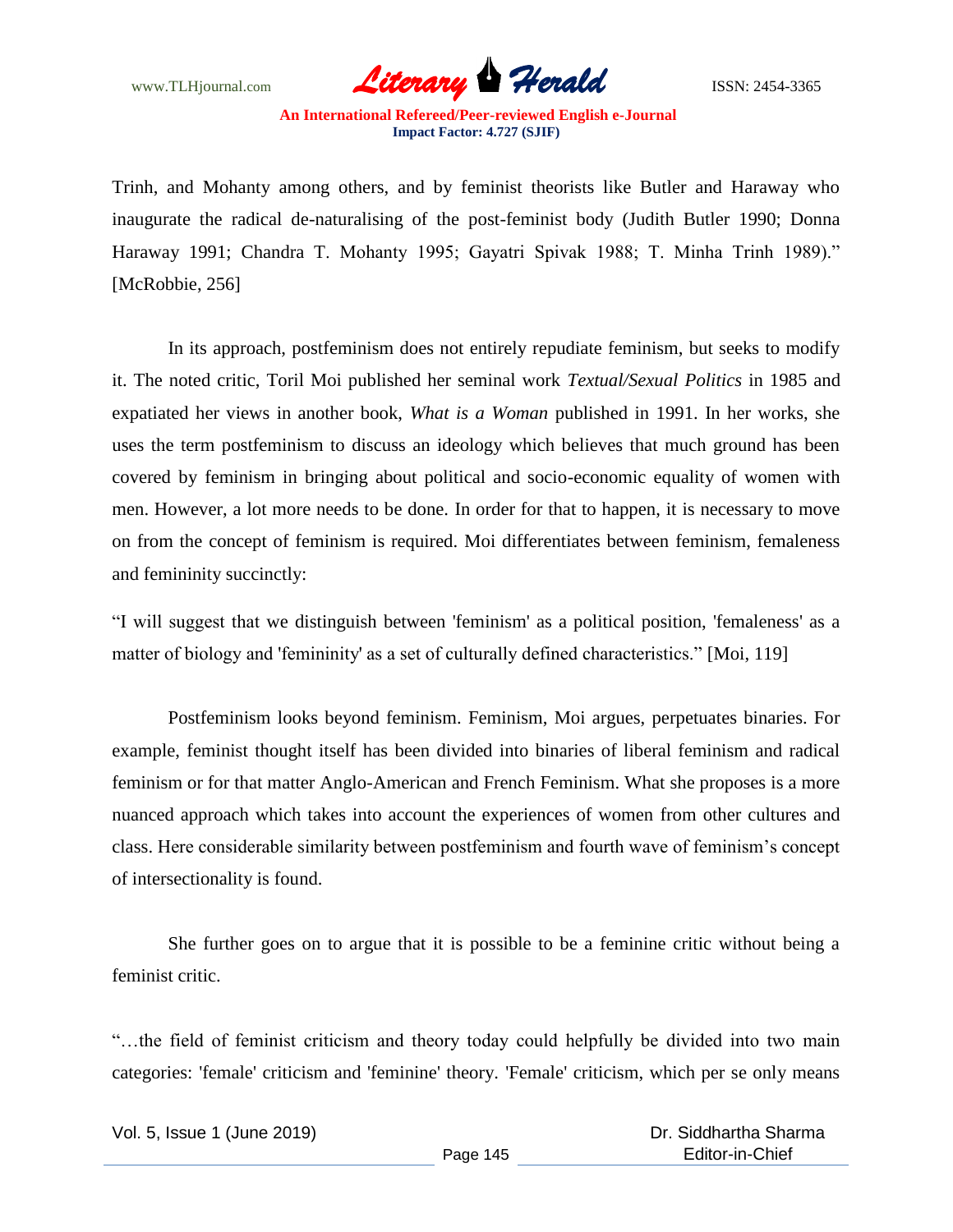

criticism which in some way focuses on women, may then be analysed according to whether it is feminist or not, whether it takes female to mean feminist, or whether it conflates female with feminine. The apolitical study of female authors is obviously not in itself feminist: it could very well just be an approach which reduces women to the status of interesting scientific objects on a par with insects or nuclear particles. It is nevertheless important to stress that in a maledominated context an interest in women writers must objectively be considered a support for the feminist project of making women visible. This would of course not be true for obviously sexist research on women. It is in other words possible to be a 'female' critic without necessarily being a feminist one." [Moi

The feminist urge for having a distinct poetics of their own is problematic. Feminist thought has been the beneficiary of much of the poststructuralist theorizing done by males. Moi observes:

"Given the feminist insistence on the dominant and pervasive nature of patriarchal power so far in history, feminists have to be pluralists: (There is no pure feminist or female space from which we can speak. All ideas, including feminist ones, are in this sense 'contaminated' by patriarchal ideology)'. There is thus no reason to hide the fact that Mary Wollstonecraft was inspired by the male-dominated ideas of The French Revolution, or that Simone de Beauvoir was deeply influenced by Sartre's phallocentric categories when she wrote The Second Sex. Nor is it necessary to refuse to recognise John Stuart Mill"s efforts to analyse the oppression of women simply because he was a male liberal. The point is not the origins of an idea (no provenance is pure), but the use to which it is put and the effects it can produce." [Moi, 117-118]

Another fault that she finds with some approaches of feminism is that they tend to see women as the victims. While patriarchy has no doubt let the women down, it is not as if none have raised their voices against it. So the feminist idea of total victimization of the female is flawed. It fails to see the successes that women have achieved in various cultures.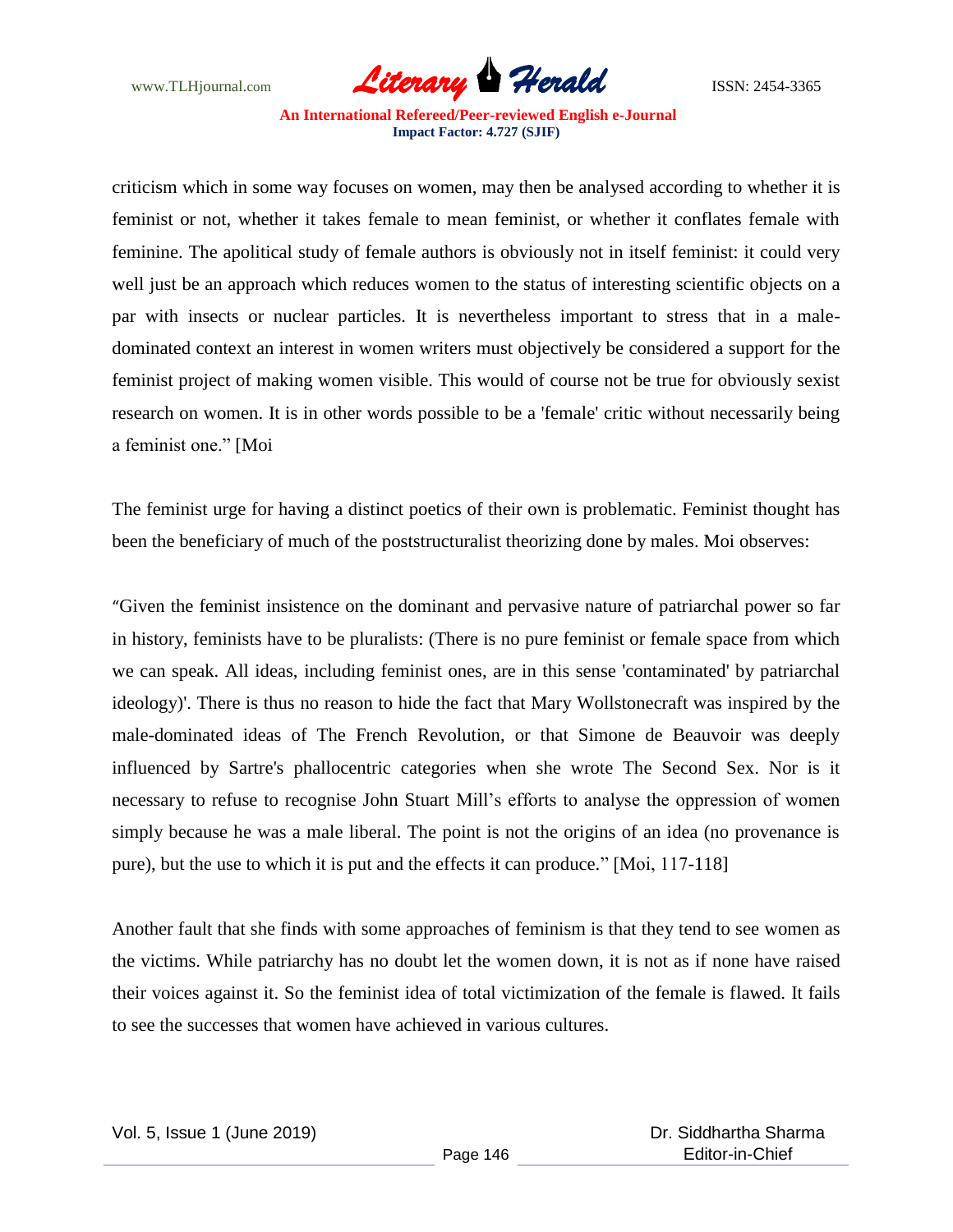

"…it casts women as eternal victims of male ploys. While it is true that many women have been victimised intellectually, emotionally-and physically by men; it is also true that some have managed efficiently to counter male power." [Moi, 119]

The sex-gender dichotomy traditionally upheld by the feminists also comes under scrutiny. Toril Moi believes that 'sex' and 'gender' are English words, while French and Norwegian words have only one word for the purpose ( "sexe" in French and "kjonne" in Norwegian). She argues that the distinction that sex is biological differentiation between male and female while gender is a cultural construct is a feminist anxiety to counter biological determinism. The sex-gender dichotomy is not useful in carving out a "concrete and historical understanding of what it means to be a woman." [Moi, *What is a Woman*, 4] This has led to the normative fallacy in Feminist theory.

"Because contemporary English language critics have read Beauvoir"s 1949 essay through the lens of 1960s sex/gender distinction, they have failed to see that her essay provides exactly the kind of non-essentialist, concrete, historical and social understanding of the body that so many contemporary feminists are looking at. In short, Beauvoir"s claim that "one is not born, but rather becomes a woman" has been sorely misunderstood by contemporary feminists." [Moi, *What is a Woman,* 5]

Moi argues that to see feminism as an indispensible corollary to feminine writing is basically a flawed assumption. The 'feminine' is a culturally produced state which perpetuates the position of marginality of female writing that patriarchy desires. Unless the binary of masculine and feminine is dispensed with, the oppression of patriarchy will continue. A possible interpretation of this position can also include the experiences of transgenders and Queer people within the ambit of postfeminism. Critics like Stéphanie Genz and Benjamin A. Brabon see postfeminist theory as a fluid entity. They believe that there is considerable overlapping between Postfeminism and the third wave feminism: